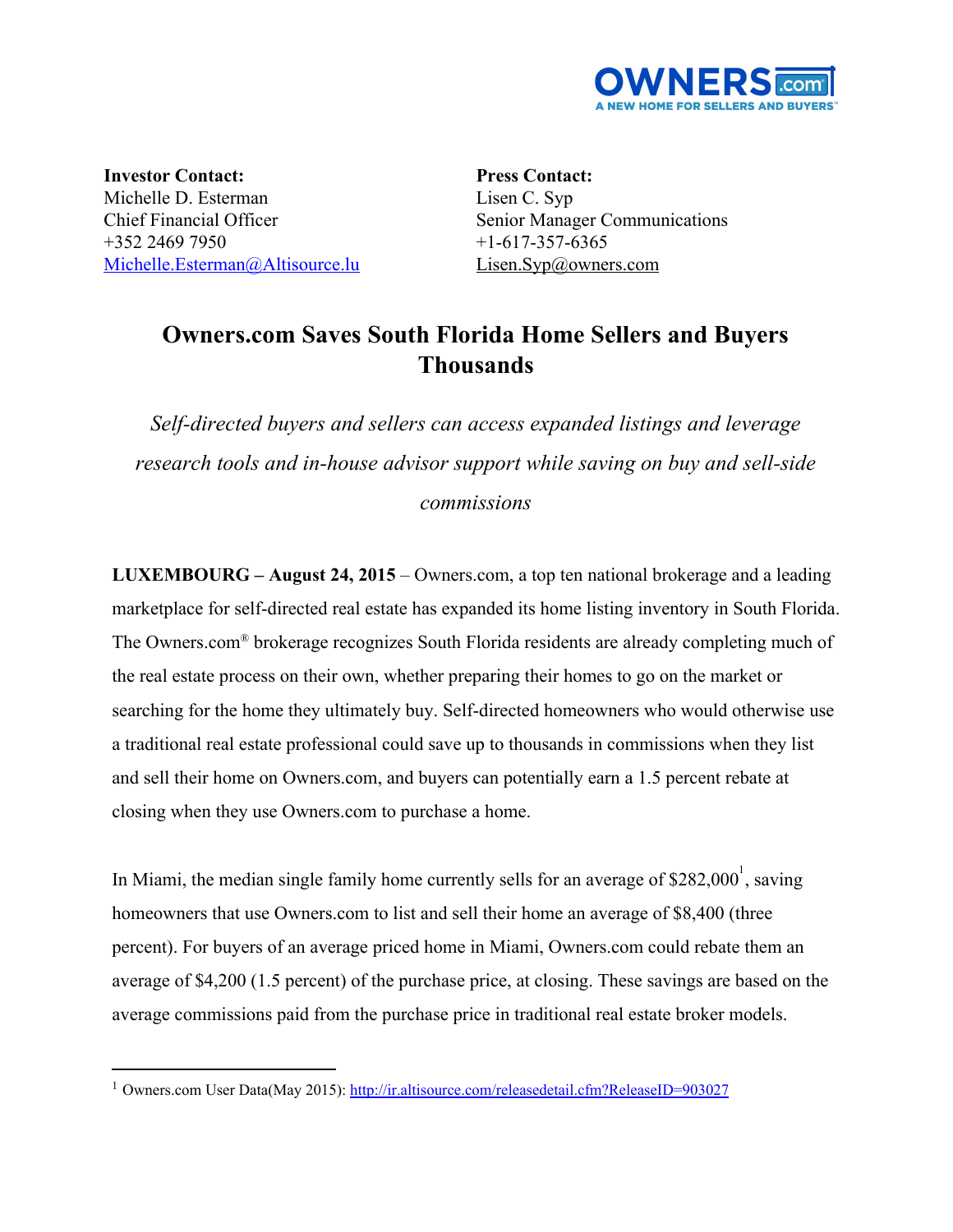

Owners.com provides buyers with access to home listings from South Florida's MLS boards, bank-owned properties and exclusive listings available only on Owners.com. Currently, Owners.com showcases over 25,000 homes for sale in Miami and close to 15,000 in West Palm Beach.<sup>2</sup>

Home sellers and buyers can use The Trend Tracker Tool™ technology available on Owners.com to evaluate neighborhood and regional pricing trends to make informed decisions in their real estate transactions. A current snapshot of Miami suggests that home values on average continue to increase. Specific locations in the area are seeing notably more rapid appreciation than others, and certain locations are experiencing stabilization or depreciation.

"The Miami market is active and complex, and at Owners.com we offer consumers all the tools they need to make educated real estate decisions on their own, or with the customized support of our broker advisors," said Steve Udelson, President of Owners.com. "The Trend Tracker Tool and its animated maps allow Miami residents and investors to understand historical and forecasted price trends at a micro-level in the local market and help buyers and sellers gauge how the market might react in their transaction."

## **About Owners.com®**

Owners.com is a top 10 real estate brokerage that provides self-directed consumers with a full menu of real estate services from which to choose. Owners.com can help make real estate transactions more affordable for consumers because they only pay for the services they need. Founded in 1996, Owners.com has helped over 400,000 consumers sell and buy homes and save nearly \$2 billion in expenses. Owners.com is part of the Altisource Portfolio Solutions S.A. family of businesses. Additional information is available at [owners.com,](http://www.owners.com/?utm_campaign=OWNERSMIAMI&utm_source=PR&utm_content=boilerplate_link) [facebook.com/ownerscom](http://www.facebook.com/ownerscom) and [twitter.com/ownersdotcom.](https://twitter.com/ownersdotcom)

## **About Altisource®**

<sup>2</sup> The Miami (or Southeast Florida MLS) is primarily Dade County and also includes listings in Broward and Palm Beach Counties among others. The Realtor Association of the Palm Beaches MLS contains listings in Palm Beach County and in Broward and Dade Counties. It also has listings in Jupiter, Tequesta, and Hobe Sound